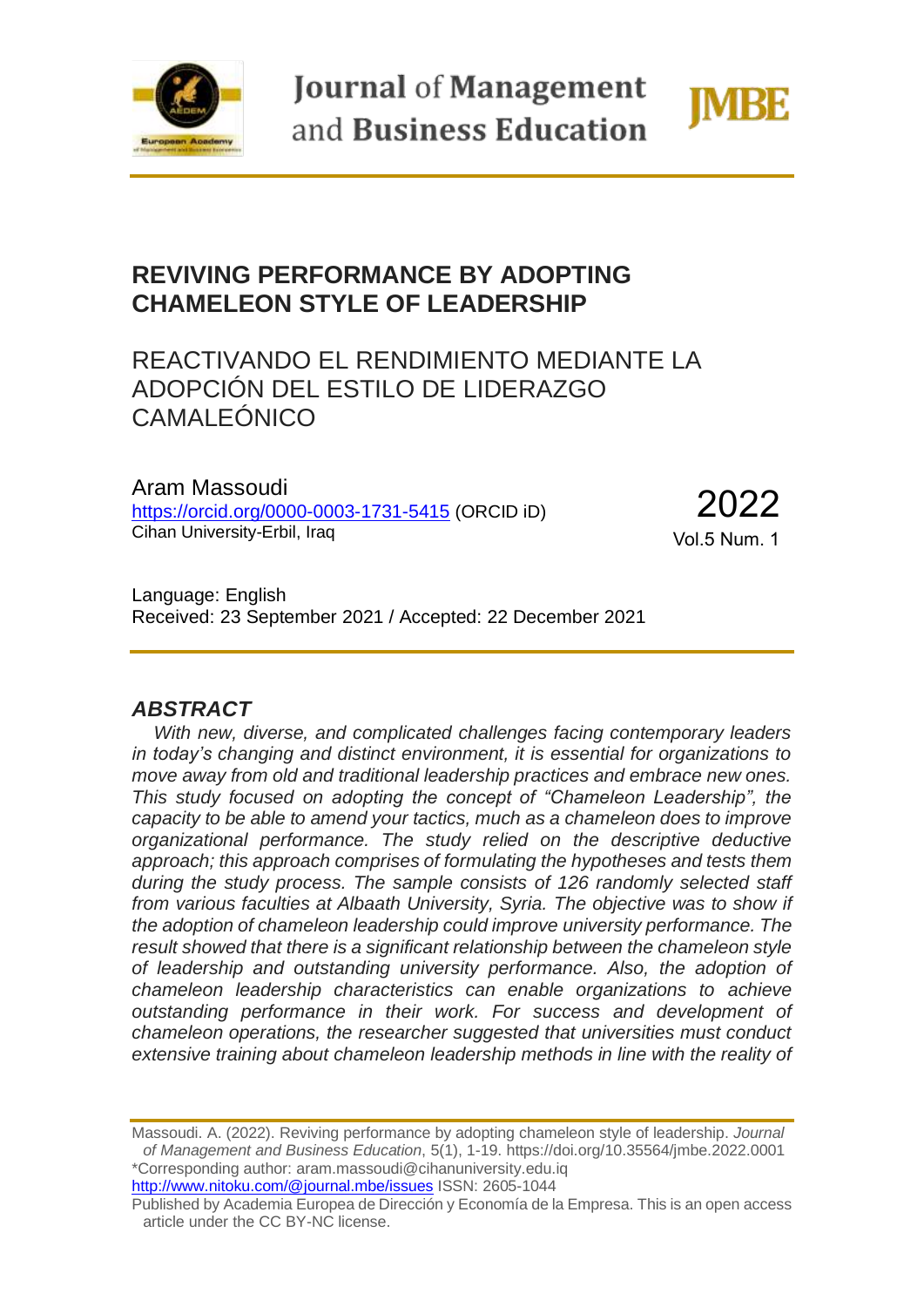*the university despite the existence of laws that hinder the development process.*

## *KEYWORDS*

*chameleon leadership, external locus of control, relativistic beliefs, outstanding performance, dimensions of outstanding performance.* 

### **RESUMEN**

Con los diversos y complicados desafíos nuevos que enfrentan los líderes contemporáneos en el entorno cambiante, es esencial que las organizaciones se alejen de las prácticas de liderazgo antiguas y tradicionales y adopten otras nuevas. Este estudio se centró en adoptar el concepto de "Liderazgo camaleónico", la capacidad de poder modificar sus tácticas, al igual que lo hace un camaleón para mejorar el desempeño organizacional. El estudio se basó en el enfoque deductivo descriptivo; este enfoque consiste en formular las hipótesis y probarlas durante el proceso de estudio. La muestra consta de 126 miembros, seleccionados al azar, del personal de varias facultades de la Universidad de Albaath, Siria. El objetivo era mostrar si la adopción de un liderazgo camaleónico podría mejorar el desempeño universitario. El resultado mostró que existe una relación significativa entre el estilo camaleónico de liderazgo y el desempeño universitario sobresaliente. Además, la adopción de características de liderazgo camaleónicas puede permitir a las organizaciones lograr un desempeño sobresaliente en su trabajo. Para el éxito y desarrollo del liderazgo camaleónico, el investigador sugirió que las universidades deben realizar una amplia capacitación sobre métodos de liderazgo camaleónicos acordes con la realidad de la universidad a pesar de la existencia de leyes que dificultan el proceso de desarrollo.

## **PALABRAS CLAVE**

liderazgo camaleónico, locus de control externo, creencias relativistas, desempeño sobresaliente, dimensiones del desempeño sobresaliente.

## **INTRODUCTION**

The devastating effect of the Syrian crisis of 2011 had its toll on all economic sectors, especially the education sector. The substantial damage to Albaath University Campus, the fourth-largest university in Syria. The academic absenteeism and corruption, students' carelessness and reluctance to attend lectures, and the miss management by the university presidential staff, led the board of trustees and community leaders to search for solutions for the dire straight crisis and addressing some of the most important problems facing the university, especially in Homs City Campus. The concept of the chameleon leadership has emerged as a solution to solve these problems. In addition, achieving outstanding performance stood at the forefront of the transformational process. This led the researcher to investigate the possibility of applying the chameleon style of leadership in transforming the status from its current form to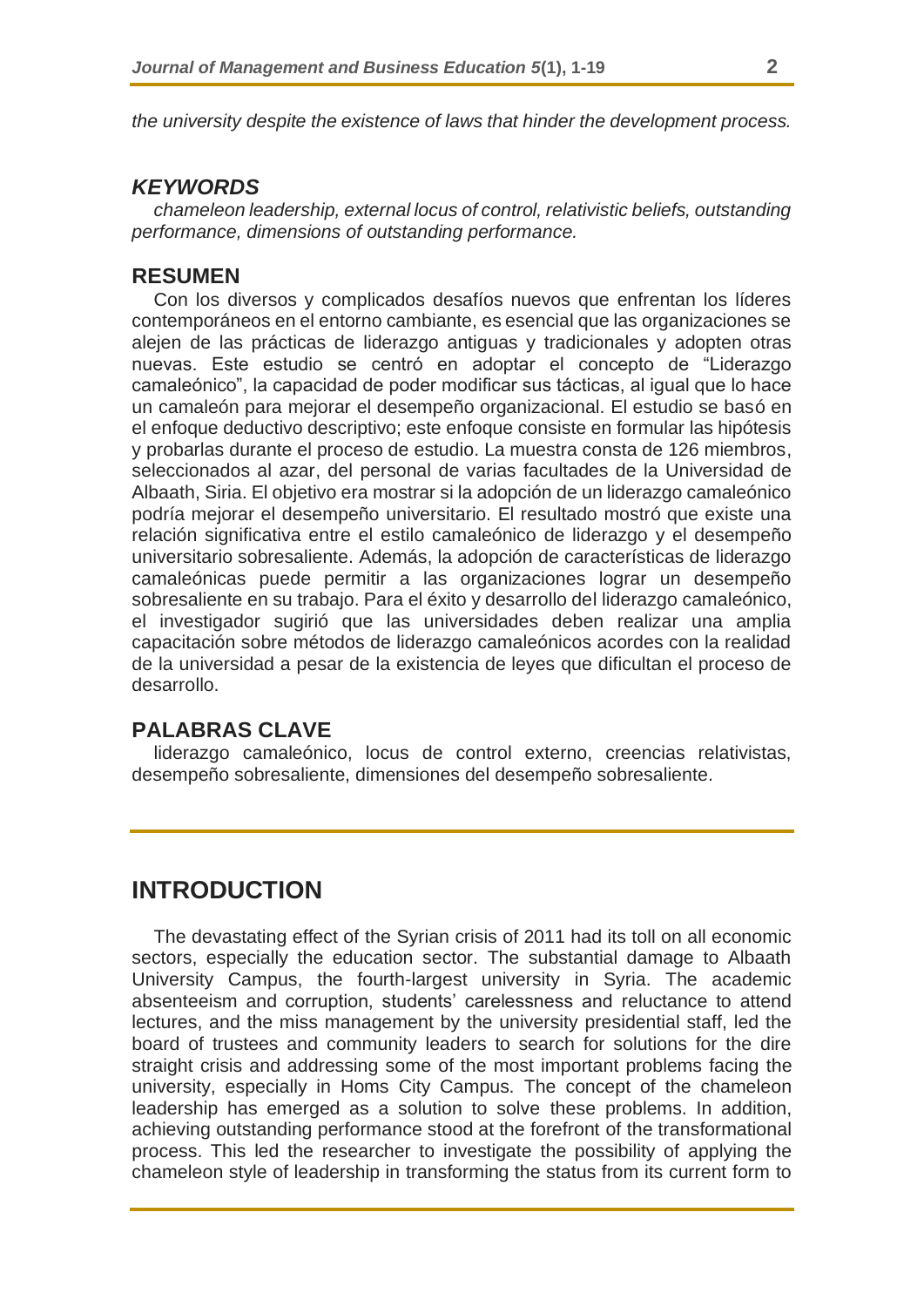a superior educational institution. The study sought to answer the following question: Can chameleon leadership contribute to the achievement of outstanding university performance?

The concept of chameleon leadership highlighted a variety of views and experiences. It indicates that overcoming any institutional problems cannot be accomplished except by the search for innovative methods such as chameleon leadership. The chameleon style of leadership provides the necessary solutions for achieving desirable results.

The researcher believes it is necessary to study the role of chameleon leadership in organizations and bonds it with outstanding performance; this action can improve current and future performance.

The objectives of the study are to understand the concept and the application of chameleon leadership and its role in achieving outstanding university performance. In addition, to verify the level of influence chameleon leadership has on performance. Finally, to utilize the results and employ them in Albaath University, Syria to achieve the desired outcome.

# **LITERATURE REVIEW**

### **The Concept of Chameleon Leadership**

Chameleon leaders act like the chameleon, an animal where it resorts to coloration when faced with danger. Instead of confrontation, escape or surrender, it seeks deception and masking to hide its real face. The behavior of the chameleon leader usually begins as an attempt to repel competitors and protect himself as a result; his mindset turns into unconscious automatic behavior. According to Psychology Today Therapist Ronald Riggio (2017), the chameleon person is described as a belligerent person, inconsistent and changeable. Therefore, his behavior is different from the dinosaur behavior, which refers to the person who does not adapt and does not change.

In general, chameleon people try to satisfy any person who is beside them, whether they are adversaries or friends, hoping to blend into the group (Lynch, 2009). When a pledge to moral principles and attitudes is constant and uniform, staff can depend on self-regulatory techniques to conquer their often-selfinterested feeling, which leads to the elimination of decision-making. The personal characteristics of chameleon behavior may increase the ability of staff to external influence and hinder their commitment to selected ethical values (Day, 2006). Merely perceiving other people's attitudes, personality or ethics creates a strong desire to engage instinctively in related behaviors as a chameleon, but individual differences may also result (Lynch, 2009). For example, if staff promotes chameleon-like influences such as external appearances and relativistic beliefs, staff can be motivated to apply chameleon-like methods in making their decision. Thus, these self-interest characteristics are more related to chameleon behavior. We say that they are more likely to be motivated by this behavior for several reasons and to act like chameleon style requires an analysis of the environment for suitable decision according to each specific case. This approach is not in itself opportunistic, which is described as self-centeredness in quest of stigmatization but can promote decision-making processes that mirror practical adjustments designed to meet the expectations of others. This practical approach tends to include behaviors that are used in a particular context and govern a consecutive method of reply based on ethics (Ruiz & Gomis, 2017).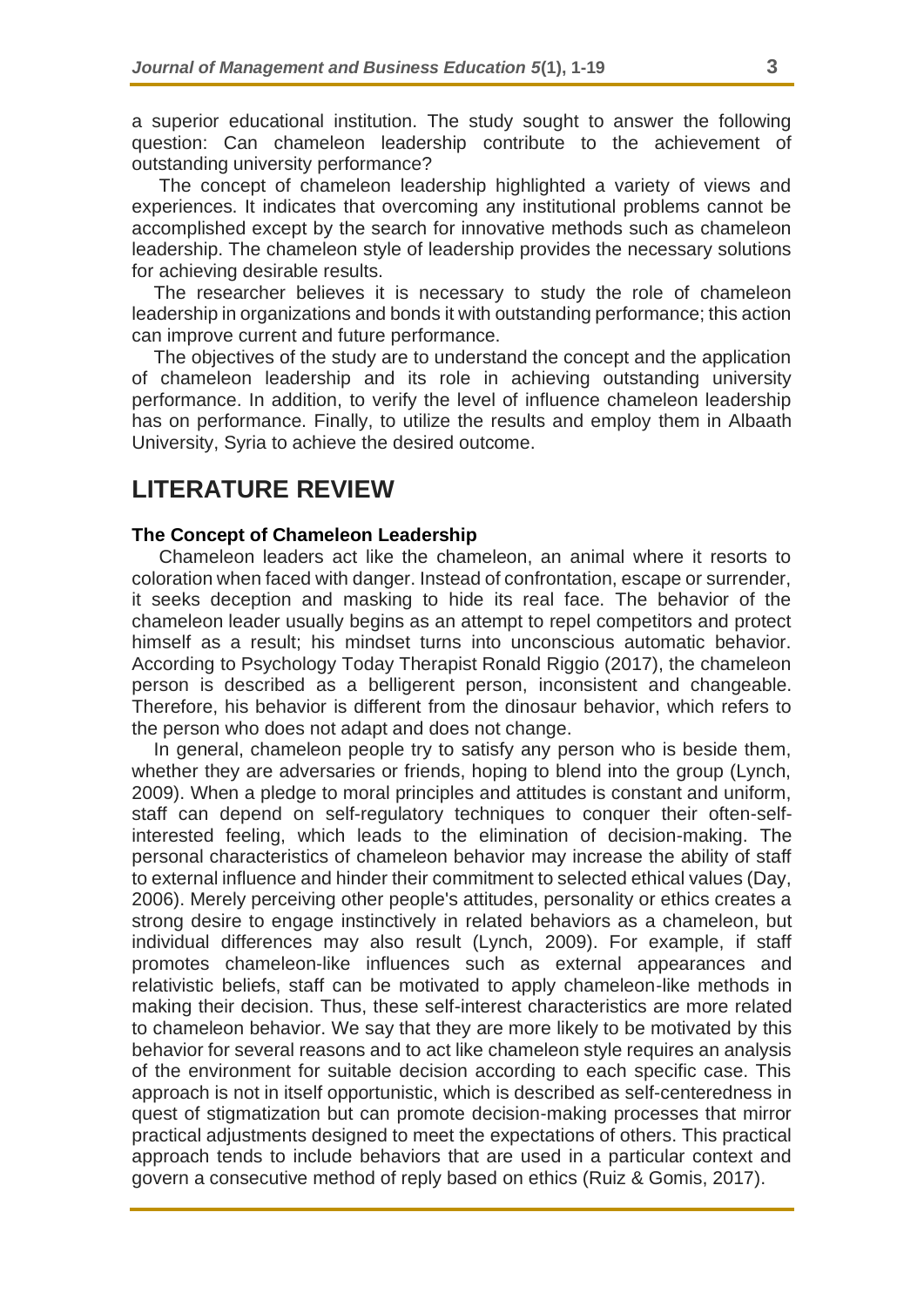According to Ruiz & Gomis, (2017) chameleon behavior is the best behavior that can be followed in organizations because of the high level of self-control and his time and effort in smooth flow of work, which contributes to the achievement of organizational goals. In addition, a human being who espouse chameleon behaviors can only be taken up by a set of behaviors such as personality and values and changing his color like the chameleon is to fit with the current environment. Therefore, Individual behavior changes to match the standards and values of the group in which he is currently involved. Williams, et al., (2011) see chameleon leadership as a camouflage behavior that has a set of characteristics that can be in harmony with its internal and external environment to ensure survival in unfamiliar environments Finally, (Ruiz & Gomis, 2017) see chameleon's behavior as an individuals' ability to change their behavior and adapt to different environments in order to achieve their personal or subjective goals. Therefore, the researcher sees chameleon leadership as a collection of actions, behaviors, or practices that can adapt to the environmental needs, while his core remains the same. Chameleons only change colors not shapes.

#### **The Philosophy of Chameleon Organizations**

When we talk about chameleon organizations, we must consider the resistance of its top leadership and management to internal and external factors of change. We believe that such leadership should have leaders and managers with a range of colors, flexibility and strategies to achieve their personal goals and the objectives of the organization. According to Massoudi and Hamdi (2019) Effective leadership is needed in complex and diverse organizations today because today's organizations face many issues related to working individuals and external emergencies. Therefore, chameleon leadership provides participants with the tools to advance their leadership skills with the confidence to manage change within the organization successfully. Good communication is believed to have increased the diversity of leaders when interacting with individuals who exhibit different personalities and different learning styles (Williams, et al. 2011).

#### **Characteristics of Chameleon Leadership**

Chameleon leadership is the leadership that changes rapidly and continuously with the effects of the environment and has the ability to simulate the strategies of competing organizations. This type of leadership takes its characteristics from one type of lizards called the chameleon (Yousef & Baqer 2015). As shown in Table 1 and Figure1 below.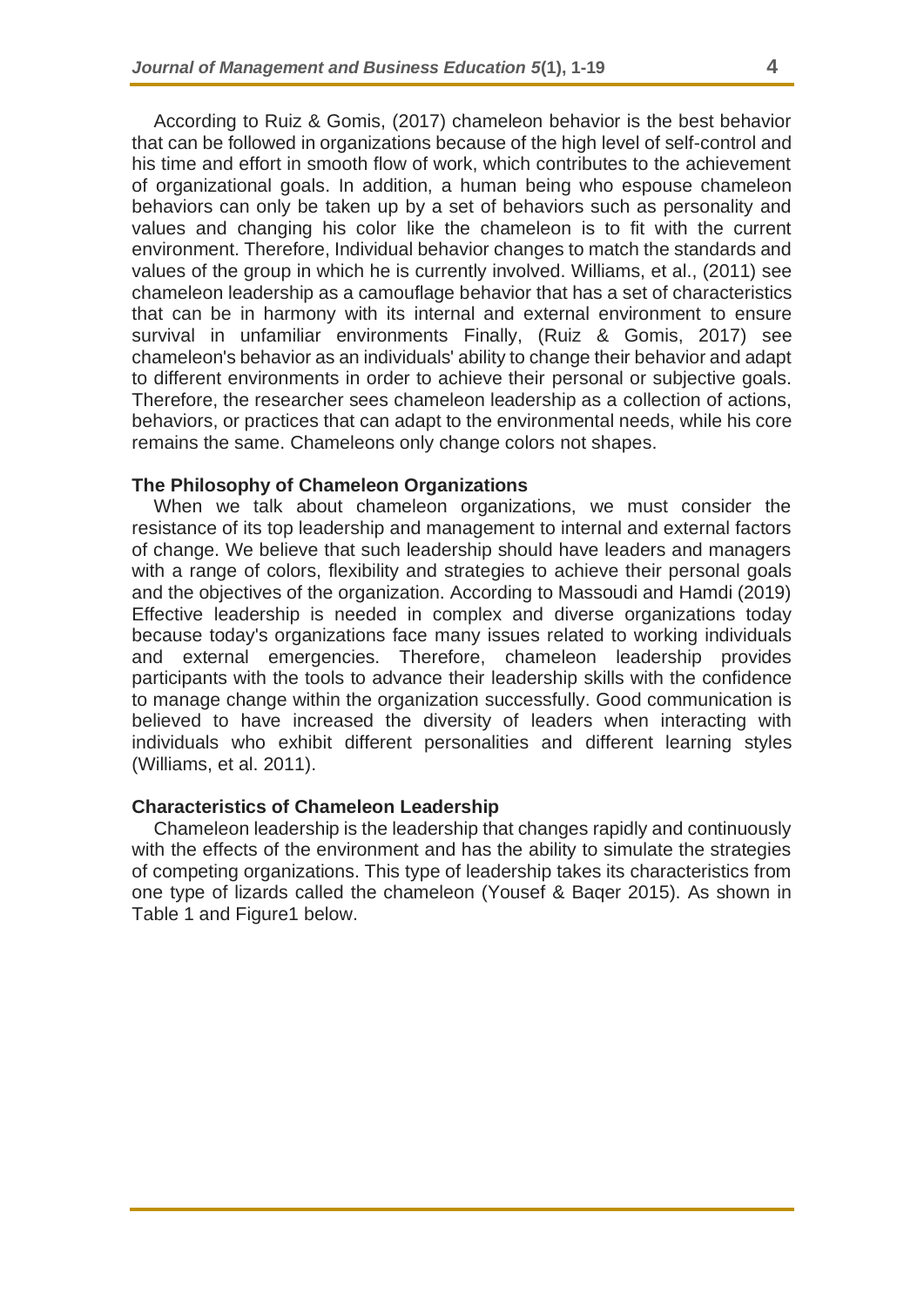

**Figure 1.** Characteristics of Chameleon.

Source: Yousef & Baqer 2015

**Table 1.** Characteristics of Chameleon Organizations

| #           | <b>Characteristics of The</b><br><b>Chameleon (the lizard)</b>                       | <b>Characteristics of Chameleon Leadership</b>                                                                                                                                                                                    |
|-------------|--------------------------------------------------------------------------------------|-----------------------------------------------------------------------------------------------------------------------------------------------------------------------------------------------------------------------------------|
| 1           | The ability for the eyes to move<br>independently                                    | A continuous and multi-pronged observation of the<br>environment, accompanied by a capacity to respond<br>effectively to the environment.                                                                                         |
| $\mathbf 2$ | The tongue can be launched to<br>catch the prey                                      | Employ unique attributes and abilities in order to<br>gain a competitive advantage, and then work to<br>maximize the capabilities that competitors lack.                                                                          |
| 3           | Special feet able to hold things                                                     | Strengthen the organization's position in the market<br>and make the organization resistant to vibrations in<br>its area of operation                                                                                             |
| 4           | The long tail supports body<br>balance and<br>is<br>capable<br>оf<br>maneuverability | Strength and stability of operations, which gives<br>them the ability to establish their own market<br>presence.                                                                                                                  |
| 5           | Skin cells are able to change<br>their color                                         | Adapting to changes and developments in the<br>environment, this adjustment must focus on staying<br>and reforming the strategic vision.                                                                                          |
| 6           | deliberate<br>Cautious<br>and<br>movements                                           | Effective strategic formulation and implementation,<br>by taking caution when the organization conducts its<br>calculations in order to ensure a successful future.                                                               |
| 7           | <b>Strategic positioning</b><br>capabilities                                         | Strategic positioning for survival, Therefore, the<br>system cannot be working in isolation from the<br>environment and this highlights the role and<br>importance of strategic positioning in the success of<br>the organization |

Source: Yousef & Baqer 2015

## **Dimensions of Chameleon Leadership**

Two dimensions of the chameleon leadership were identified, namely, relativistic beliefs and the external locus of control: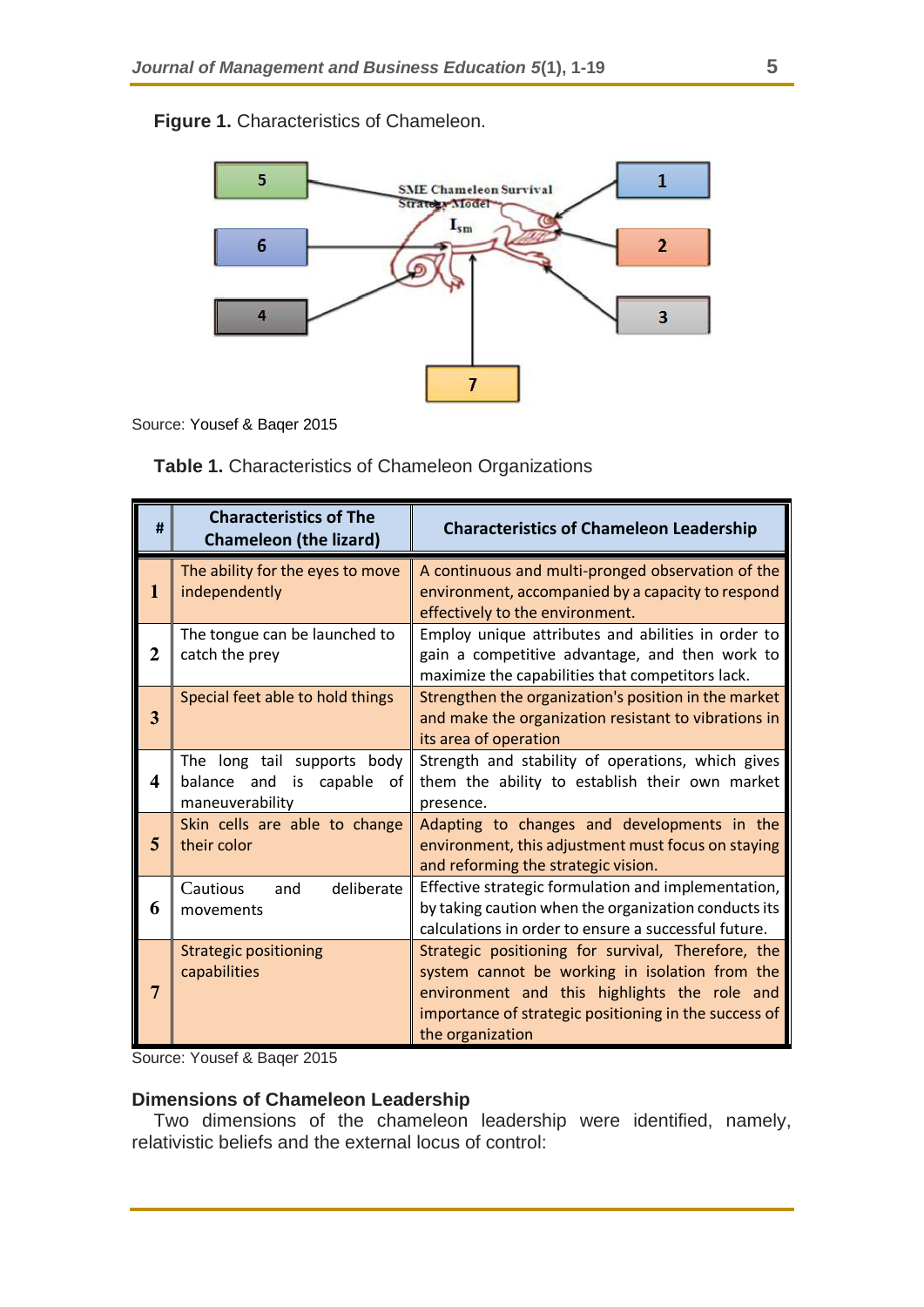- 1. External Locus of Control: Indicates the amount of control individuals believe over the consequences and actions affecting their lives. Persons who have this attribute believe that destiny and luck determine their decisions and the results of these decisions, so they evade the responsibility of their decisions and depend on situational signals instead of their values in determining the right course of action (Joelson, 2017).
- 2. Relativistic Beliefs: According to people who believe in relativity, right and wrong are relative concepts. Ethical standards are also linked to society, culture, and personal preferences, so they reject these criteria and tend to win at the expense of others because of the loss of moral judgment and their belief that ethics are driven by conditions surrounding the events. (Lynch, 2009, P. 19).

#### **Outstanding University Performance**

The concept of performance is one of the most important concepts related to business management because it appeared at the beginnings of administrative theories. Therefore, it has gained wide interest from researchers in this field. Also, there was enormous attention to the concept of high performance or as some researchers call it outstanding performance because management concepts have received great attention at a high level of interest by organizations because they aim at the success of the organization in the changing competitive environment (Abadi and Abadi, 2007, P. 221). Performance is also one of the basic concepts for managers at all organizational and administrative levels, and all types of organizations because the outputs of this performance may have a negative impact on the profitability and performance of the organization or may be a basis for survival and enhance competitiveness in this environment (Yusuf, 2005).

Outstanding performance is the highest level of output that can be achieved by individuals working in an organization (Shaaban & Al-Abadi, 2009) or the ability of the organization to achieve its goals through the use of available resources efficiently and effectively (Yusuf, 2006). While the researcher believes that outstanding university performance is the connection between cohesive group variables that interact with each other to gain a competitive advantage that surpasses its competitors in order to achieve its objectives. Finally, (Robins & Wiersema, 1995) have defined outstanding organizational performance as the firm's capability to attain its longstanding goals and the action that exceeds average performance**.** 

#### **Dimensions of Outstanding Performance**

Organizations that seek excellence in performance are characterized by different characteristics from traditional organizational performance. The distinction of the organization in its performance is a reflection of individual performance. Arther Consulting Agency has provided a model for the characteristics of outstanding performance organizations and noted the need for four dimensions as keys for this type of performance. These keys are stakeholders, processes, resources, and organizational culture (Kotler, 2000).

#### *Stakeholders:*

Organizations should identify stakeholders and recognize their needs. Stakeholders are those who have an interest in the organization. They are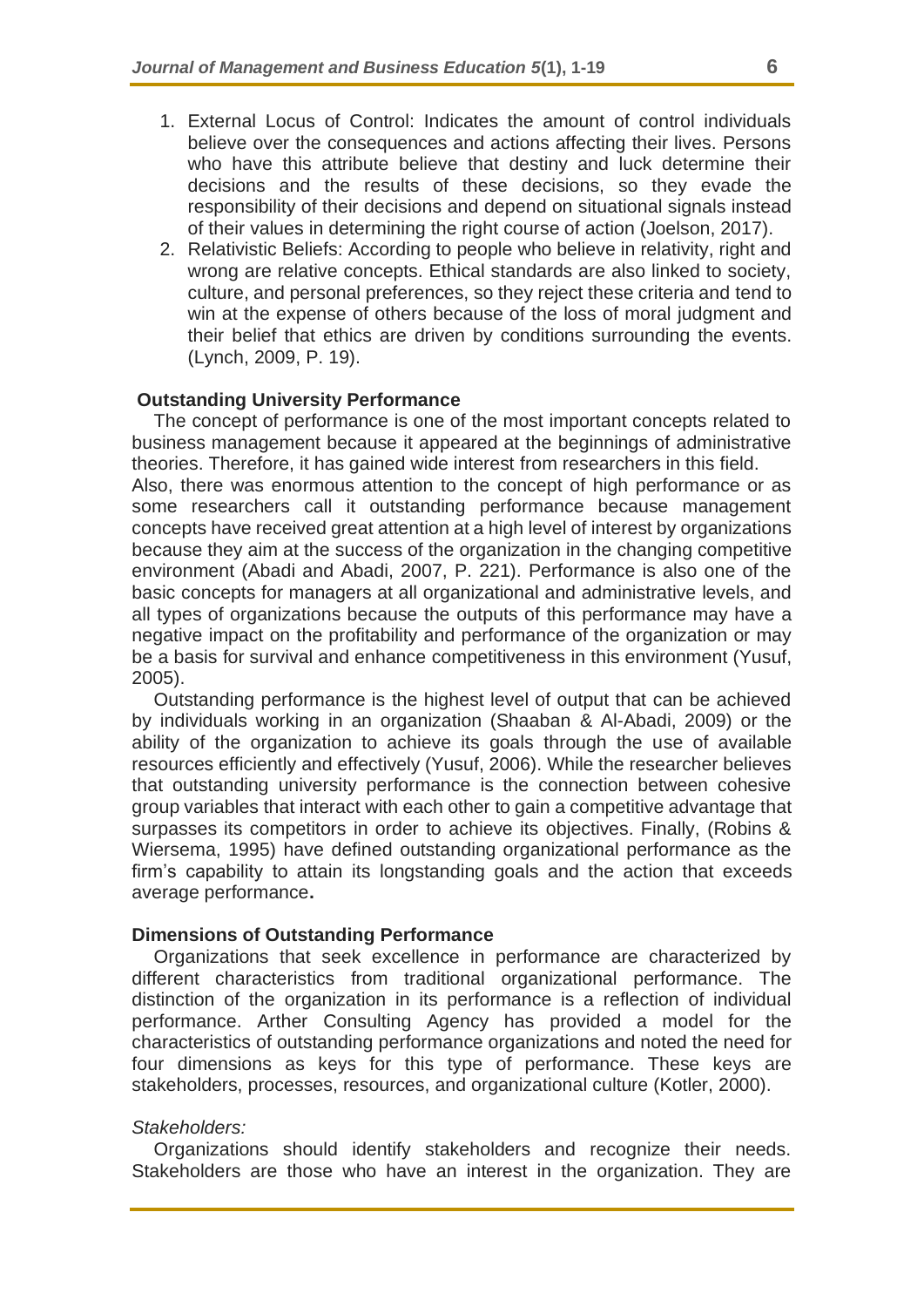beneficiaries, employees, suppliers, and distributors. The organization must satisfy the minimum expectations of these groups to be distinct in their activities.

#### *Processes:*

Organizations that seek stakeholder satisfaction can achieve this only by effectively managing their operations. The organization carries out its work through its sub-divisions. A department works to maximize its own objectives that may not match the organization's objectives. The high-performance organizations are increasingly focused on managing core competencies such as developing a new product, attracting and retaining stakeholders, re-engineering their business and building work teams.

#### *Resources:*

Organizations need resources to carry out their operations, and organizations should own or control these resources in order to maintain and distinguish them from competing organizations. Organizations may use these resources from outside the organization because some of the internal resources do not perform efficiently in the same way as resources from outside the organization, and the most important resources to be addressed are human resources.

#### *Organizational Culture:*

The organization is composed of structures, policies and cultures. These components are entangled in rapidly changing environments. Structure and policies are difficult to change, but organizational culture is more difficult to change. Organizations' interest in providing a high culture supports employees to reach outstanding performance levels. Figure 2 illustrates the dimensions of outstanding performance.



**Figure 2.** Dimensions of Outstanding Performance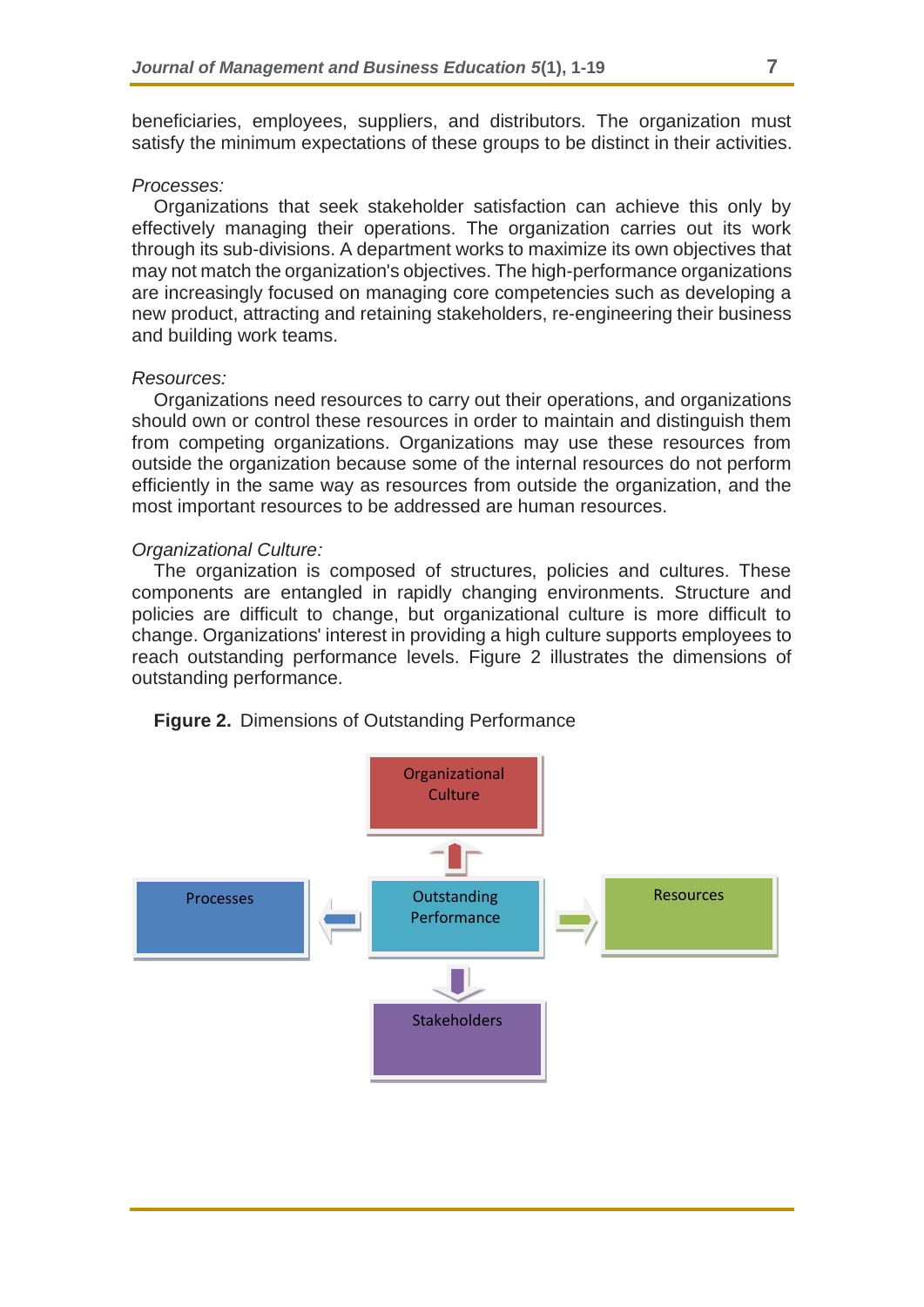#### **Outstanding Performance in University Education**

The educational institutions are considered service organization and very different from other businesses or service organizations. This depend on the nature of the work of these organizations, which is represented by the provision of services such as science, knowledge and creativity in the scientific process and the conduct of scientific research that promote the achievement of outstanding university performance. It is also the responsibility of these institutions to provide the academic community with qualified and distinguished cadres through institutional performance, which represents the intellectual capital to occupy these positions in the organizations. Also characterized by the mental and intellectual character that exceeds performance standards by the management of this institution. In addition to providing higher performance from its staff through a series of traditional activities such as lectures and supervision of students, especially the graduate students, and the completion of scientific research that will enhance and achieve outstanding performance. Finally, the process of raising the intellectual capital capacity at the university is not limited to only official training hours within the university, but through continuous learning to acquire the necessary skills and knowledge that enable them to participate in the information and expertise that student acquires from inside the university (Ali et al., 2010).

#### **Hypothesis Development**

Figure 3 illustrates the study model by showing the relationship between the study variables. First, independent variable: (chameleon leadership) includes (external locus of control, relativistic beliefs). Second, dependent Variable (outstanding university performance) Includes (stakeholders, operations, resources, organizational culture).





#### **The chameleon style of leadership and performance**

Previous studies have exposed that contradictory relationship between chameleon leadership style and organizational performance. leadership styles may correlate positively or negatively to organizational performance (FuJin et al., 2011; Widayanti & Putranto, 2015; Dalluay & Jalagat, 2016). Other studies such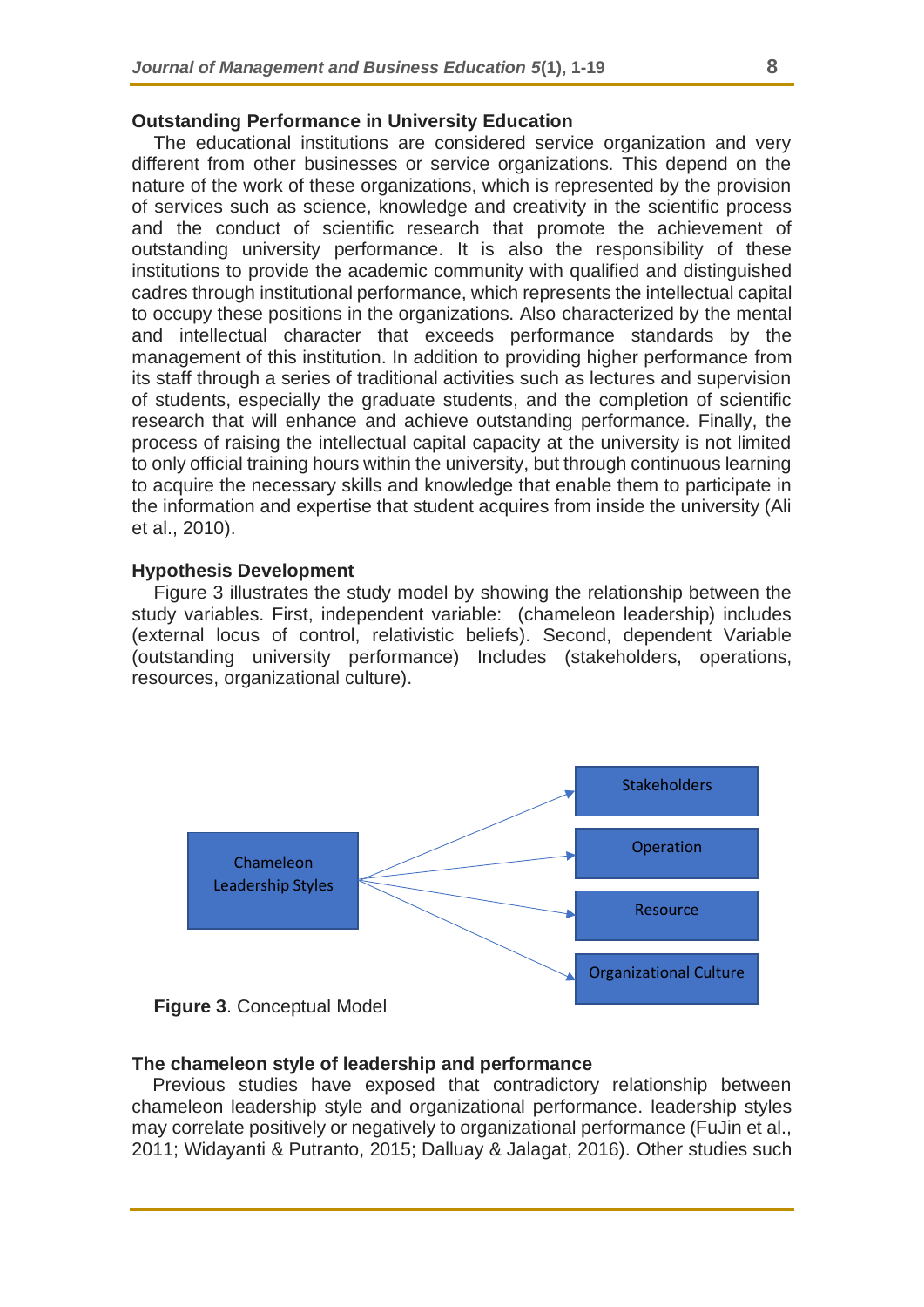as (McGrath and MacMillan, 2000) resulted in significant relationship between leadership styles and organizational performance.

Abiso et al. (2016) posited that organizational performance reflects the productivity of employees in terms of revenue, return, progress, and development. The researcher stressed that examining the effect of the chameleon leadership on organizational performance is needed because leadership is perceived by many scholars as among the determinants of firm performance. Therefore, leadership efficiency signifies a potent source of organizational development and sustainable competitive for every firm (Abiso et al., 2016). From the above discussion, the author postulates the following main hypothesis:

*H1: There is a significant relationship between the chameleon style of leadership and outstanding university performance*

#### **Chameleon Leadership and Stakeholders**

According to Massoudi & Hamdi, (2019) leaders proactively communicate with all organizational stakeholders in a manner that value different perspectives, and nurtures information/knowledge sharing and collaboration in attaining results that benefit all organizational stakeholders.

 On the other hand, Akpa et al. (2021) stated that firm's performance is measured based on how well a stakeholder is led. Thus, as far as this work is concerned, the level of influence a leader can exert amongst his subordinates will go a long way to improving the performance of the organization. Boyd et al. (2007) showed that advancing commitment and trust within leader-supplier relationships leads to good performance. Also, Ebeid, (2010) indicated that leader- customer's feedback can be one of the most effective ways in measuring firm's performance. From the above discussion, the author can postulate the following hypothesis:

*H1a: There is a significant relationship between chameleon style of leadership and stakeholders* .

### **Chameleon Leadership and Operations**

Chameleon leader does learn from outside the business arena, his role is critical when it comes to operational stability, growth, and efficiency. Chameleon leaders apply whatever tools are available to improve revenue, customer value, and operational efficiency (Smith, 2019). According to Blackett et al. (2014) leaders have huge impact on operations, they bring together diverse and geographically distributed disciplines and teams in a collaborative setting for the purpose of achieving a common goal. Mhizha, (2014) concluded that for any business to survive, there is a need to respond positively to improvements in its operating environment. Any form of naivety or disregard of the requirements of the environment, can lead to all sorts of problems to the firm. From the above discussion, the author proposes the following sub-hypothesis:

*H1b:* There is a significant relationship between chameleon style of leadership *and operations.*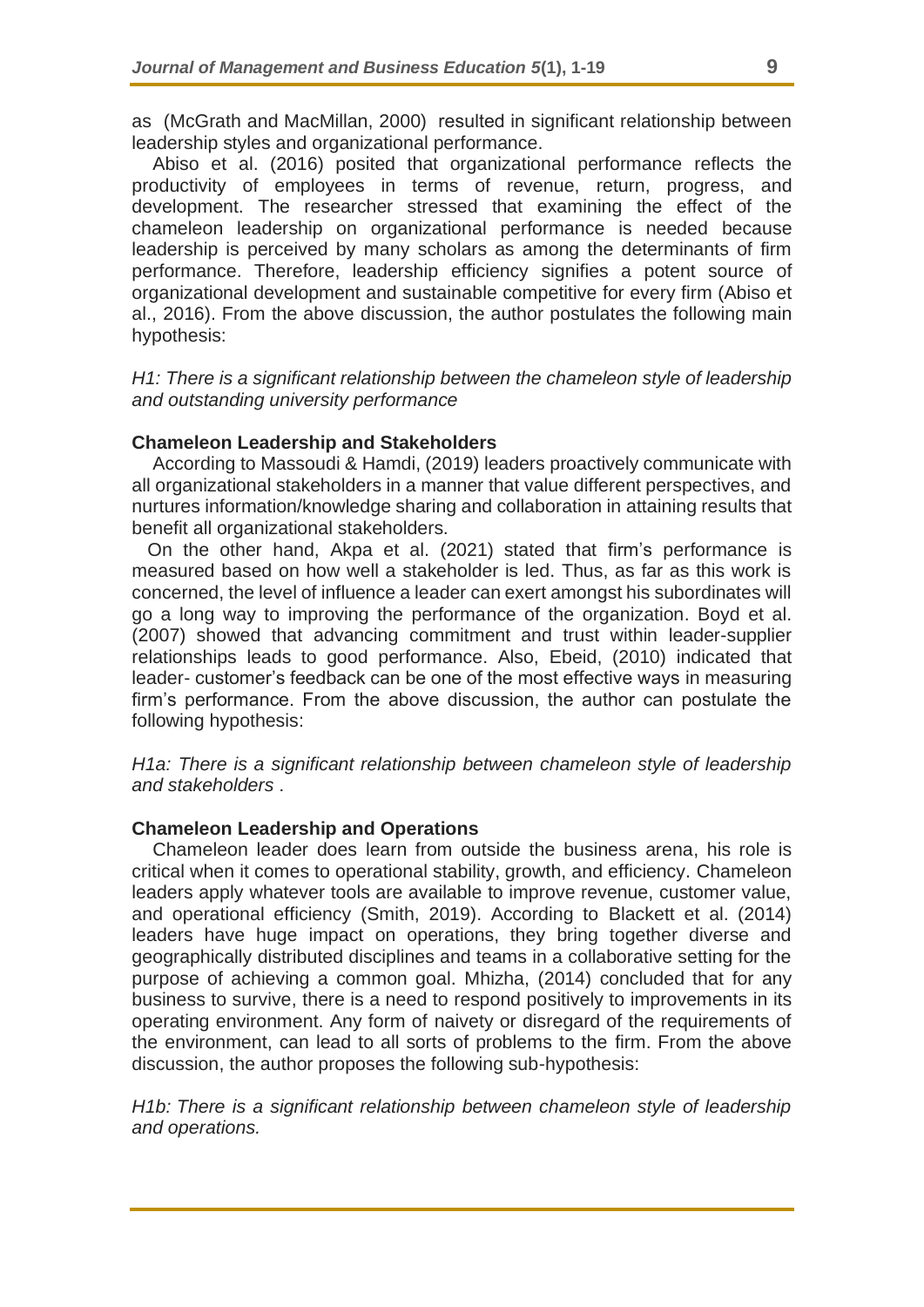#### **Chameleon Leadership and Resources**

A study by Mhizha (2014) opine the importance of chameleon leadership in managing its resources. Through the effective use of unique resources and competences at one's disposal, which others do not have, a business can enhance its competitive advantage as does the chameleon. Leaders' concentration on organizational resources were found to be positively and significantly influence the achievement of organizational performance (Mwai et al., (2018). From the above discussion, the author postulates the following subhypothesis:

*H1C: There is a significant relationship between chameleon style of leadership and resources*

#### **Chameleon leadership and Organizational Culture.**

Because organizational culture is the foundation of the firm's effectiveness and productivity, a chameleon leader in an ongoing institution must endeavor to understand the business' norms (Pisani, 2019). According to Shinkel & Yustantio, (2021) employees need to be like chameleons to survive certain corporate cultures, despite the best efforts of diversity and inclusion initiatives. From the above discussion, the author proposes the following hypothesis:

*H1d: There is a significant relationship between chameleon style of leadership and organizational culture.* 

## **METHODOLOGY**

This study relied on a descriptive deductive approach; this approach comprises of formulating the hypotheses and tests them during the study process (Snieder & Larner, 2009). The variables used in this study are: Independent variable, the Chameleon leadership two characteristic (External Locus of Control and Relativistic Beliefs) and the dependent variable university performance represented by 4 dimensions (stakeholders, production, resources, and organizational culture).

The sample consists of 133 randomly selected staff from various faculties at Albbath University, Syria. The data were collected by a questionnaire. An analytical questionnaire was developed to explore and explain relationships between the variables of the study and to test the hypothesis.

The number of distributed questionnaires were (133) forms, (7) invalid forms were excluded, and the number of valid ones were (126) with a rate of return of (88.6%), which is suitable for the required number.

The respondents' demographics analysis showed that the majority of respondents are males (65%). Most of respondents are educated (35%) of respondents have post-graduate degree, and (60%) of respondents have bachelor's degree.

Finally, the author used SmartPLS Software to analyze the data and test the hypothesis.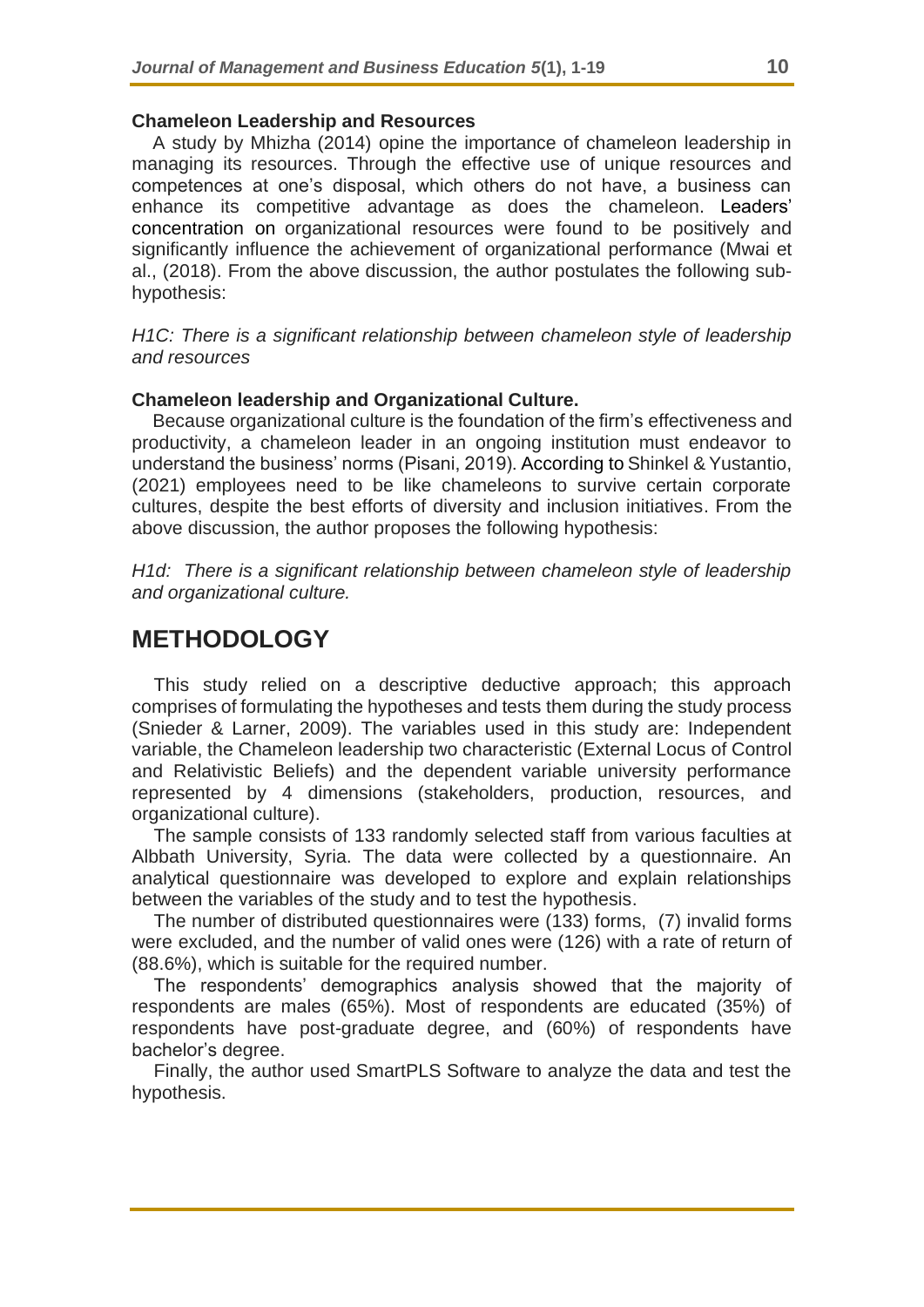# **RESULTS AND DISCUSSION**

Table 2 shows the descriptive analysis of the variables Chemelon leadership represented by 2 deminsions (External Locus of Control and Relativistic Beliefs) and university performance represented by 4 diminsions (stakeholders, production, resources, and organizational culture). The researcher used the arithmetic mean to measure the central tendency. In addition, the standard deviation was applied as a measure of data dispersion. The results showed that all the statements exceeded the average mean of 3 (when using the fivedimensional Likert scale), indicating the spread of all the statements and variables in the organization studied, And the results of the descriptive analysis showed a low percentage of standard deviation, indicating the accuracy of respondents' replies and their understanding of the questionnaire statements .

| <b>Statement</b>                    | <b>Mean</b> | Min            | <b>Max</b> | <b>Standard Deviation</b> |
|-------------------------------------|-------------|----------------|------------|---------------------------|
| <b>External Locus of Control 1</b>  | 4.48        | $\overline{2}$ | 5          | 0.71                      |
| <b>External Locus of Control 2</b>  | 4.06        | $\overline{2}$ | 5          | 0.70                      |
| <b>External Locus of Control 3</b>  | 4.40        | $\overline{2}$ | 5          | 0.79                      |
| <b>Relativistic Beliefs 1</b>       | 3.92        | $\overline{2}$ | 5          | 0.79                      |
| <b>Relativistic Beliefs 2</b>       | 4.47        | $\overline{2}$ | 5          | 0.87                      |
| <b>Relativistic Beliefs 3</b>       | 4.31        | $\overline{2}$ | 5          | 0.72                      |
| Chameleon Leadership                | 4.27        | $\mathbf{2}$   | 5          | 0.76                      |
| Stakeholders 1                      | 4.01        | $\overline{2}$ | 5          | 0.89                      |
| <b>Stakeholders 2</b>               | 3.98        | $\overline{2}$ | 5          | 0.79                      |
| Stakeholders 3                      | 4.15        | $\overline{2}$ | 5          | 0.85                      |
| Productions 1                       | 4.27        | $\overline{2}$ | 5          | 0.74                      |
| Productions 2                       | 3.91        | $\overline{2}$ | 5          | 0.68                      |
| <b>Productions 3</b>                | 3.81        | $\overline{2}$ | 5          | 0.88                      |
| <b>Resources 1</b>                  | 4.05        | $\overline{2}$ | 5          | 0.85                      |
| <b>Resources 2</b>                  | 3.95        | 2              | 5          | 0.72                      |
| <b>Resources 3</b>                  | 4.05        | $\overline{2}$ | 5          | 0.89                      |
| Organizational Culture 1            | 3.86        | $\overline{2}$ | 5          | 0.82                      |
| Organizational Culture 2            | 3.95        | 3              | 5          | 0.66                      |
| <b>Organizational Culture 3</b>     | 4.59        | 3              | 5          | 0.65                      |
| <b>Distinct College Performance</b> | 4.04        | $\overline{2}$ | 5          | 0.78                      |

**Table 2.** Descriptive Statistics

The assessment of the quality of the scale or so-called measurement model is one of the basic steps of the analysis that precedes the hypothesis testing process. The measurement model is evaluated in the lower squares modeling according to (Hair et al., 2016) through four criteria and as shown in Table (3) below.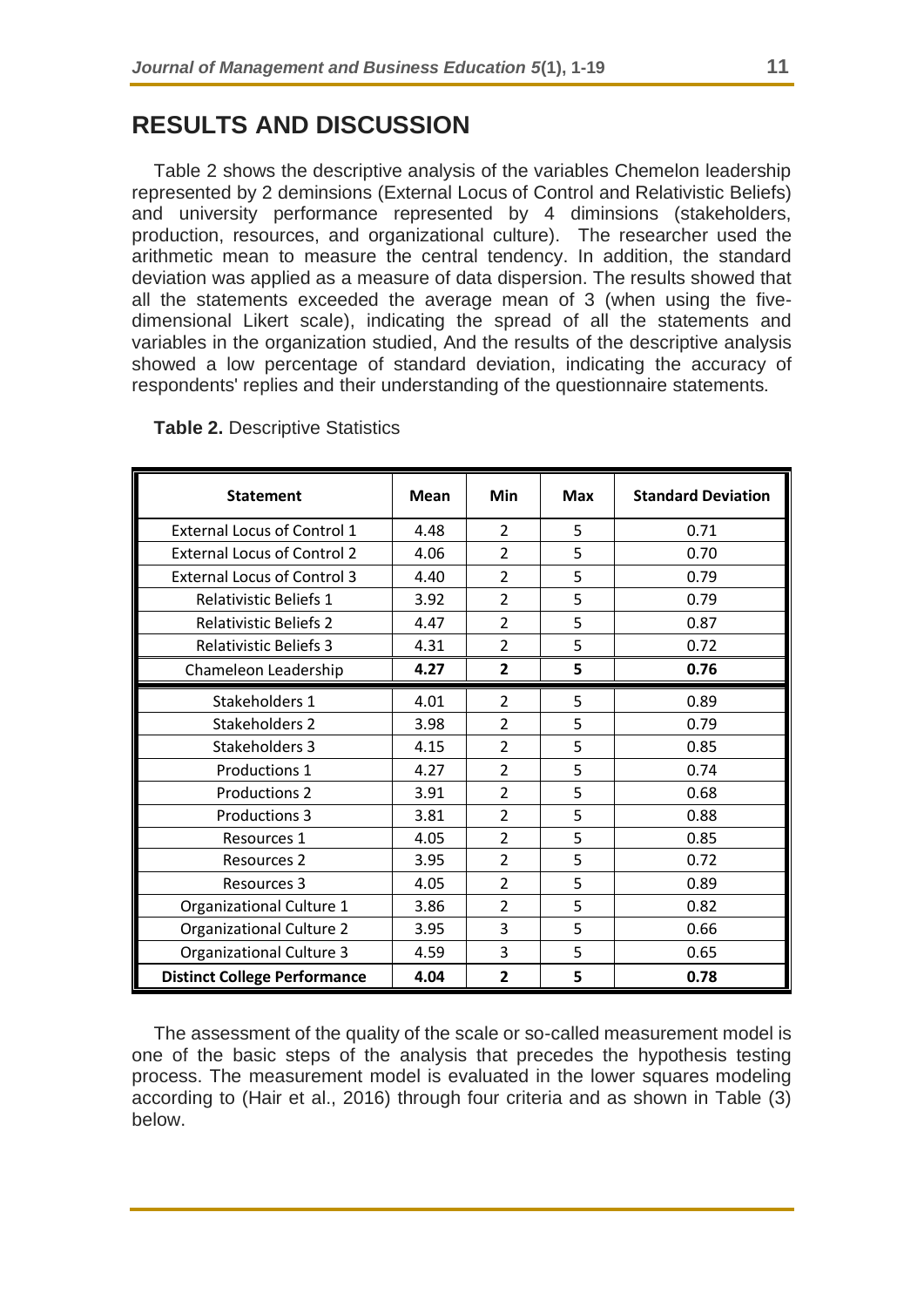| <b>Standard</b>                  | <b>Purpose</b>             | minimum threshold<br>value |
|----------------------------------|----------------------------|----------------------------|
| Cronbach Alpha Coefficient       | Test the consistency       | 0.7                        |
| Internal consistency-reliability | Test the consistency       | 0.6                        |
| <b>Statement Consistency</b>     | <b>Test of Reliability</b> | 0.7                        |
| Average variance obtained        | Test of validity           | 0.5                        |

**Table 3.** Criteria for evaluating the measurement model

Source: Hair et al. (2016)

|  |  |  | <b>Table 4. Result of Measurement Model</b> |  |
|--|--|--|---------------------------------------------|--|
|--|--|--|---------------------------------------------|--|

| Variable                             | <b>Statement</b>                   | <b>Constants</b> | <b>Cronbach</b><br>Alpha | Consistency | <b>AVE</b> |
|--------------------------------------|------------------------------------|------------------|--------------------------|-------------|------------|
|                                      | <b>External Locus of Control 1</b> | 0.746            |                          |             | 0.318      |
|                                      | <b>External Locus of Control 2</b> | 0.675            |                          |             |            |
| Chameleon                            | <b>External Locus of Control 3</b> | 0.527            | 0.787                    | 0.842       |            |
| Leadership                           | Relativistic Beliefs 1             | 0.758            |                          |             |            |
|                                      | <b>Relativistic Beliefs 2</b>      | 0.563            |                          |             |            |
|                                      | <b>Relativistic Beliefs 3</b>      | 0.622            |                          |             |            |
|                                      | Stakeholders 1                     | 0.468            |                          |             |            |
|                                      | Stakeholders 2                     | 0.485            |                          |             |            |
|                                      | Stakeholders 3                     | 0.657            |                          |             |            |
|                                      | Productions 1                      | 0.593            |                          |             |            |
|                                      | <b>Productions 2</b>               | 0.631            |                          |             |            |
| <b>Exceptional</b><br><b>College</b> | <b>Productions 3</b>               | 0.651            | 0.747                    | 0.765       | 0.423      |
| Performance                          | Resources 1                        | 0.534            |                          |             |            |
|                                      | <b>Resources 2</b>                 | 0.446            |                          |             |            |
|                                      | <b>Resources 3</b>                 | 0.438            |                          |             |            |
|                                      | Organizational Culture 1           | 0.567            |                          |             |            |
|                                      | <b>Organizational Culture 2</b>    | 0.639            |                          |             |            |
|                                      | <b>Organizational Culture 3</b>    | 0.498            |                          |             |            |

Table 4 shows the results of the measurement model test, which showed a deficiency in the implication of some of the statements. This requires deletion. In addition, the values of Cronbach Alpha and Average are not acceptable according to the criteria in Table 3. This led the researcher to adjust and delete some statements such as (Stakeholders 1, Stakeholders 2, Resources 2, Resources 3, and Organizational Culture 3) because their variations are less than the acceptable values, so the model has been modified as illustrated in table 5 below.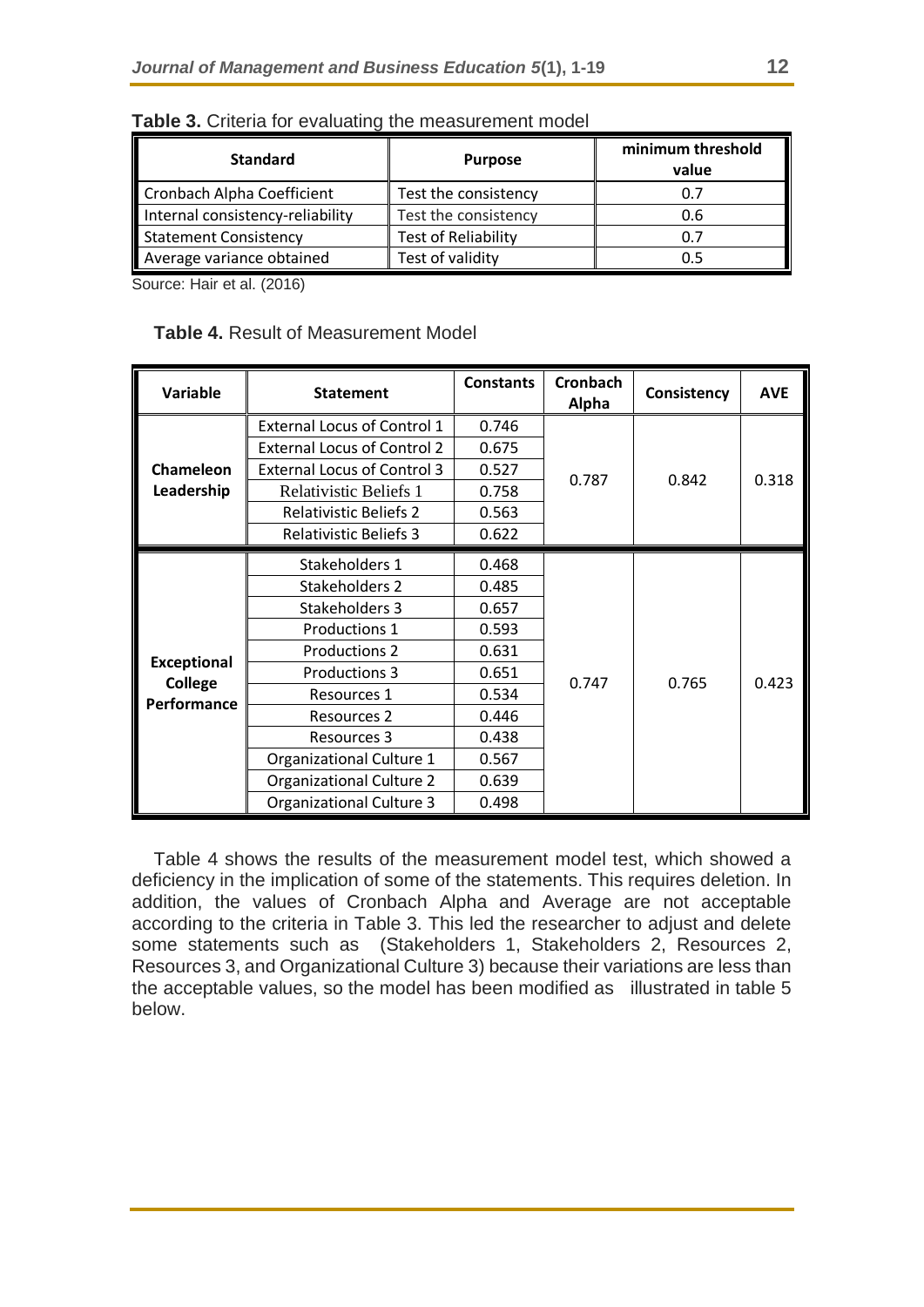| Variable               | <b>Statements</b>                  | <b>Constants</b> | <b>Cronbach</b><br>Alpha | <b>Complex</b><br><b>Stability</b> | <b>AVE</b> |
|------------------------|------------------------------------|------------------|--------------------------|------------------------------------|------------|
|                        | <b>External Locus of Control 1</b> | 0.761            |                          |                                    |            |
|                        | <b>External Locus of Control 2</b> | 0.681            |                          |                                    |            |
| Chameleon              | <b>External Locus of Control 3</b> | 0.531            |                          |                                    |            |
| Leadership             | Relativistic Beliefs 1             | 0.752            | 0.736                    | 0.847                              | 0.505      |
|                        | <b>Relativistic Beliefs 2</b>      | 0.560            |                          |                                    |            |
|                        | <b>Relativistic Beliefs 3</b>      | 0.626            |                          |                                    |            |
|                        | Stakeholder 3                      | 0.732            |                          |                                    |            |
|                        | Production 1                       | 0.638            |                          |                                    |            |
|                        | Production 2                       | 0.622            |                          |                                    |            |
| <b>Exceptional</b>     | Production 3                       | 0.652            |                          |                                    |            |
| College<br>Performance | Resources 1                        | 0.505            | 0.778                    | 0.19                               | 0.532      |
|                        | Organizational Culture 1           | 0.625            |                          |                                    |            |
|                        | Organizational Culture 2           | 0.648            |                          |                                    |            |
|                        | <b>Organizational Culture 3</b>    | 0.573            |                          |                                    |            |

### **Table 5.** The modified measurement model

Table (5) shows the results of the modified measurement model test, which showed that all the statements achieved the acceptable level of the consistency. The variables also achieved the acceptable levels for the Cronbach alpha, and the average variance obtained.

## **Testing the Hypothesis**

The hypotheses are tested by the path coefficient in the structural model. The structural model is evaluated by  $R^2$  modeling (Hair et al., 2014). By the standards presented in Table 6 below

**Table 6.** Structural model evaluation

| <b>Standard</b>              | Limit   |                         |  |
|------------------------------|---------|-------------------------|--|
| Significance of Path         | t value | $\geq 1.96$             |  |
| Coefficient                  | p value | $\leq 0.05$             |  |
| Coefficient of Determination | $R^2$   | 0.25 weak, 0.5 average, |  |
|                              |         | $0.75$ high             |  |

Source: created by the researcher based on Hair, J. (2014).

To test the main hypothesis, table 7 shows the analysis result of the structured model.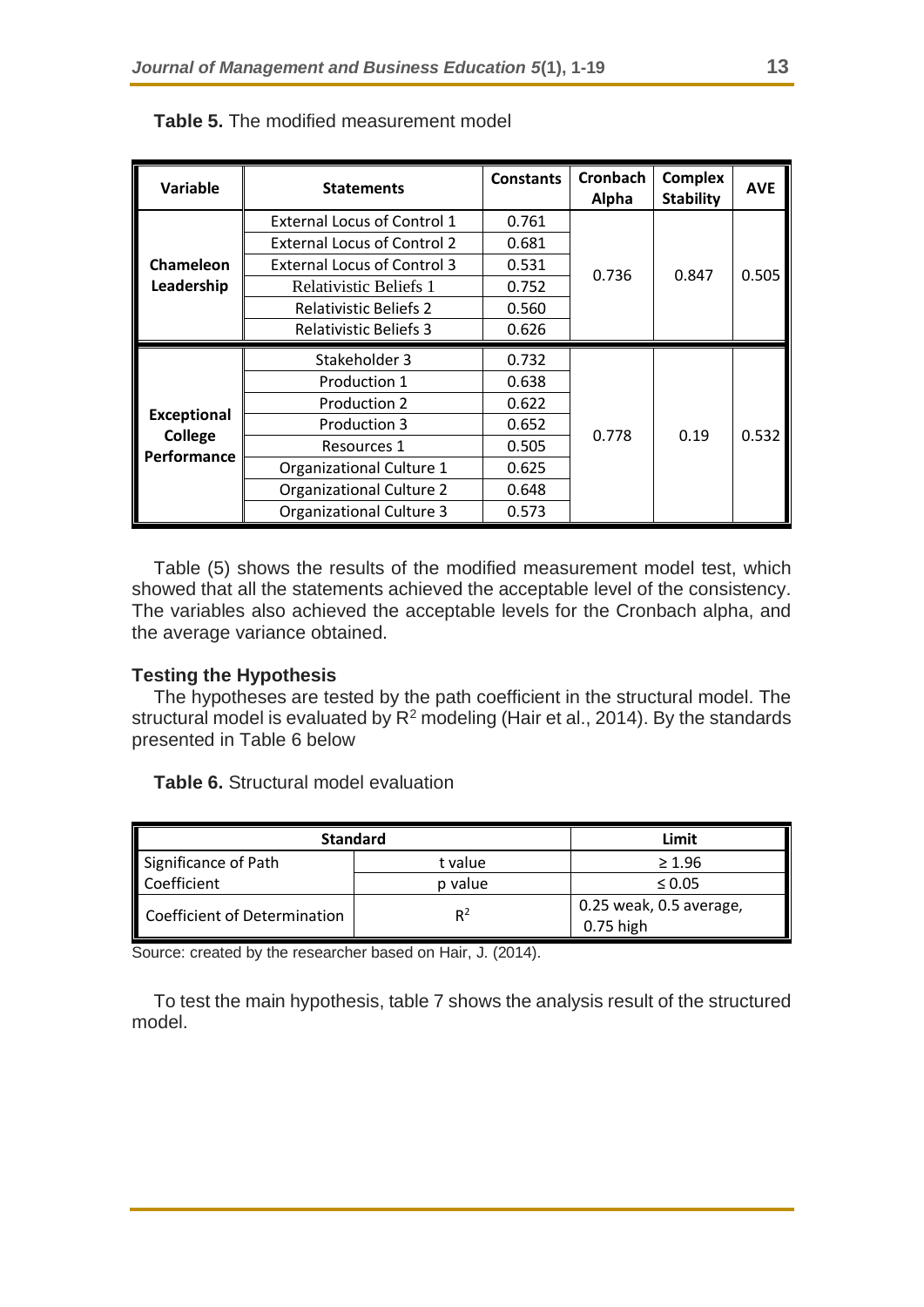| <b>The Path</b>                                                                 | <b>Path coefficient</b> | $R^2$ | t Value | P Value |
|---------------------------------------------------------------------------------|-------------------------|-------|---------|---------|
| <b>Outstanding College</b><br>Performance $\rightarrow$ Chameleon<br>Leadership | 0.717                   | 0.517 | 12.155  | 0.000   |
| Stakeholders $\rightarrow$ Chameleon<br>Leadership                              | 0.918                   | 0.815 | 9.511   | 0.000   |
| Operations $\rightarrow$ Chameleon<br>Leadership                                | 0.687                   | 0.832 | 10.551  | 0.000   |
| Resources $\rightarrow$ Chameleon<br>Leadership                                 | 0.575                   | 0.309 | 4.262   | 0.000   |
| Organizational Culture $\rightarrow$<br>Chameleon Leadership                    | 0.663                   | 0.405 | 8.211   |         |

#### **Table 7.** Structure model analysis

Source: SmartPLS Software Outputs

The results in table (7), showed that the path coefficient (direct effect) reached 0.717 and with the  $R^2$  (interpretation) parameter of 0.517. To verify the significance of the coefficient of the path, the value of t and p satisfies the permissible limits in Table (6), which indicates a significant relationship of influence and thus accepts the main hypothesis.

In regard to the relationship between chameleon leadership and stakeholders, the results of table (7) showed that the path coefficient (coefficient of influence) reached (0.918) and the coefficient of determination (interpretation)  $(R^2)$  (0.815) and to verify the significance of the coefficient, the value of (t) was (9.511) and this value is acceptable. Thus, the researcher accepted the sub-hypothesis 1,

In regard to the relationship between chameleon leadership and operations, table 7 also indicated that the path coefficient (coefficient of influence) reached (0.832) and the coefficient of determination (interpretation)  $(R<sup>2</sup>)$  (0.687) and to verify the significance of the coefficient, the value of (t) was (10.551) and this value is acceptable, thus the researcher accepted the sub-hypothesis 2.

In regard to relationship between chameleon leadership and resources, the results of table (7) also showed that the path coefficient (coefficient of influence) reached (0.575) and the coefficient of determination (interpretation)  $(R^2)$  (0.309). To verify the significance of the coefficient, the value of (t) was 4.262, this value is acceptable. Thus, the researcher accepts sub-hypothesis 3.

In regard to the relationship between chameleon leadership and organizational culture, table (7) also showed the indicating significance where the path coefficient (coefficient of influence) reached (0.663) and the coefficient of determination (interpretation)  $(R^2)$  (0.405). To verify the significance of the coefficient, the value of (t) was 8.211, this value is acceptable. Therefore, the researcher accepts sub-hypothesis 4.

The use of chameleon leadership style can enable organizations, especially universities, to achieve outstanding performance in their work in a way that is reflected in the sample members of the study. The development of leadership skills and the use of chameleon methods in the university will lead to the achievement of the university's objectives in a way that paints a bright image of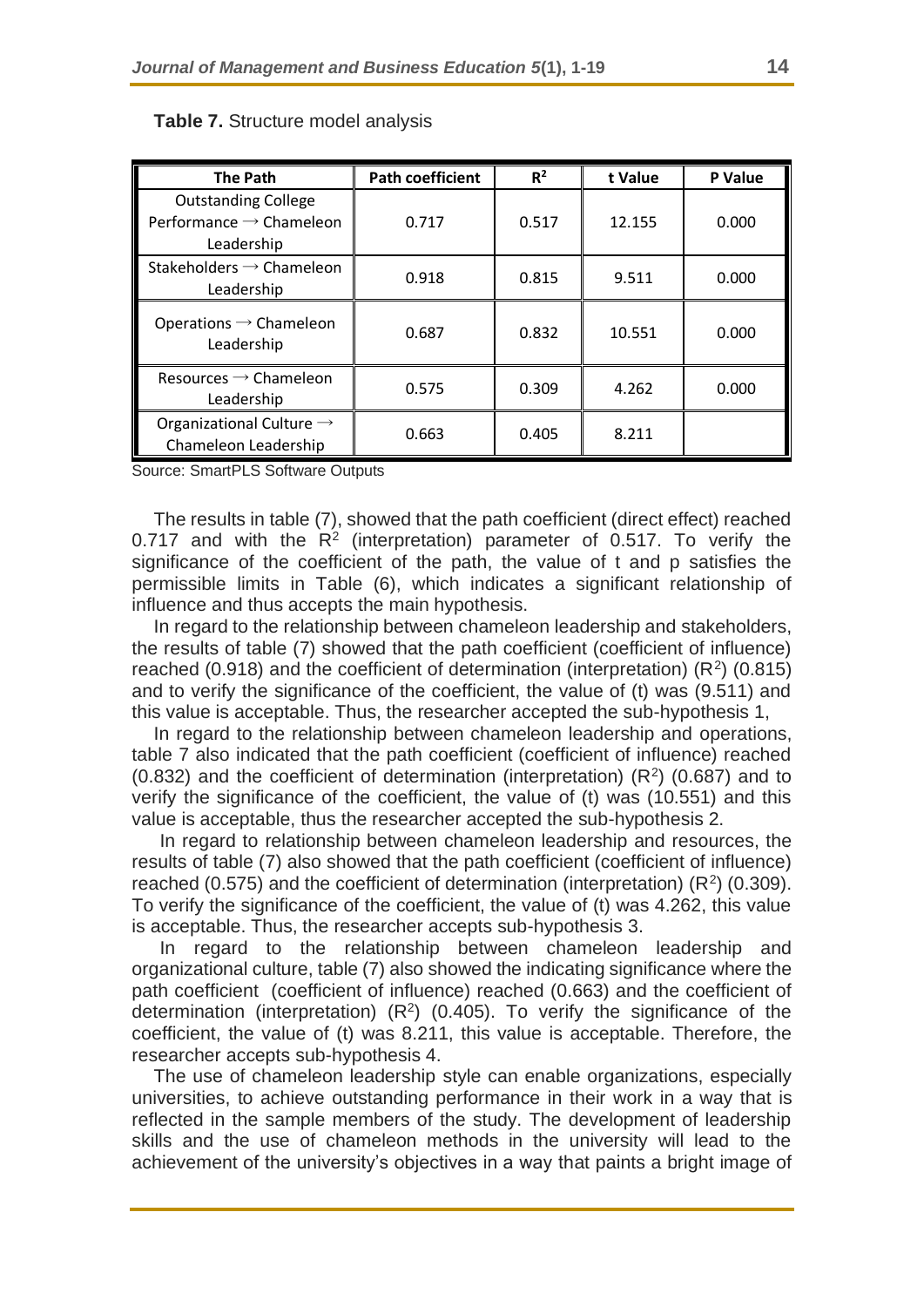the university, which is reflected through the provision of outstanding performance for individuals and their faculties. The study conforms with (Fawzi, 2018; Bedeian & Day, 2004). In addition, the statistical analysis proved that the sample members of the study agreed about the use of chameleon methods that enhance the achievement of the university performance. This means that the use of such methods will enable the university to achieve outstanding performance and knowledge. Finally, the statistical analysis also showed that the respondents of this study agreed on the characteristics of the organizations with outstanding performance. This means that if these characteristics are used by the university; it will be able to achieve excellence in the performance of its work.

# **CONCLUSION**

The concept of chameleon leadership highlighted a variety of views and experiences. It indicates that overcoming any institutional problems cannot be accomplished except by the search for innovative methods such as chameleon leadership. The outcome of this study showed that the chameleon style of leadership has a significant effect in achieving organizational performance.

This study finding have practical implications for managers working in Syrian firms. In spite of the commonly known negativities surrounding the chameleon style of leadership. This study proves the importance of implementing such style. Therefore, managers are encouraged to perform this style to increase productivity and performance among employees.

Previous studies have focused on the negative behavior of chameleon leadership in regard to his performance in the organization (Ruiz-Palomino & Banon-Gomis, 2016). Other focused on the chameleon leadership role in modern organizations (Sultan & Alhadrawi, 2015). The finding of this study can have some theoretical implication to scholars and researchers in the field of leadership where this article deepens the understanding of the essential role of chameleon leadership in advancing employee's performance and productivity.

Based on the finding of this study, the researcher suggested the following points: The researcher recommends conducting extensive and in-depth studies on a continuous basis about the mechanisms and strategies of the chameleon methods in organizations or universities in order to adapt to the changes of academic reality. ,Secondly stressing the need to develop and benefit from the use of the chameleon leadership methods in order to achieve outstanding university performance by implementing strategies and approaches that promote the achievement and adaptation in the university work environment. Thirdly, it is a necessity to employing the chameleon leadership objectives in the university and in the academic learning environment. Forthly, for the purpose of success and development of chameleon operations, universities must conduct perpetual training in line with the reality of the university despite the existence of laws that slow the development process. ,Finally When using chameleon leadership methods, it is necessary to provide a conductive climate to its application, which creates cooperation and love in the decision-making processes and reflecting on the achievement of outstanding university performance, which suits the university as one of the leading universities in Syria.

The topic of chameleon leadership can unlock prospects of studies to both businesses and academics by monitoring the organizational environment in a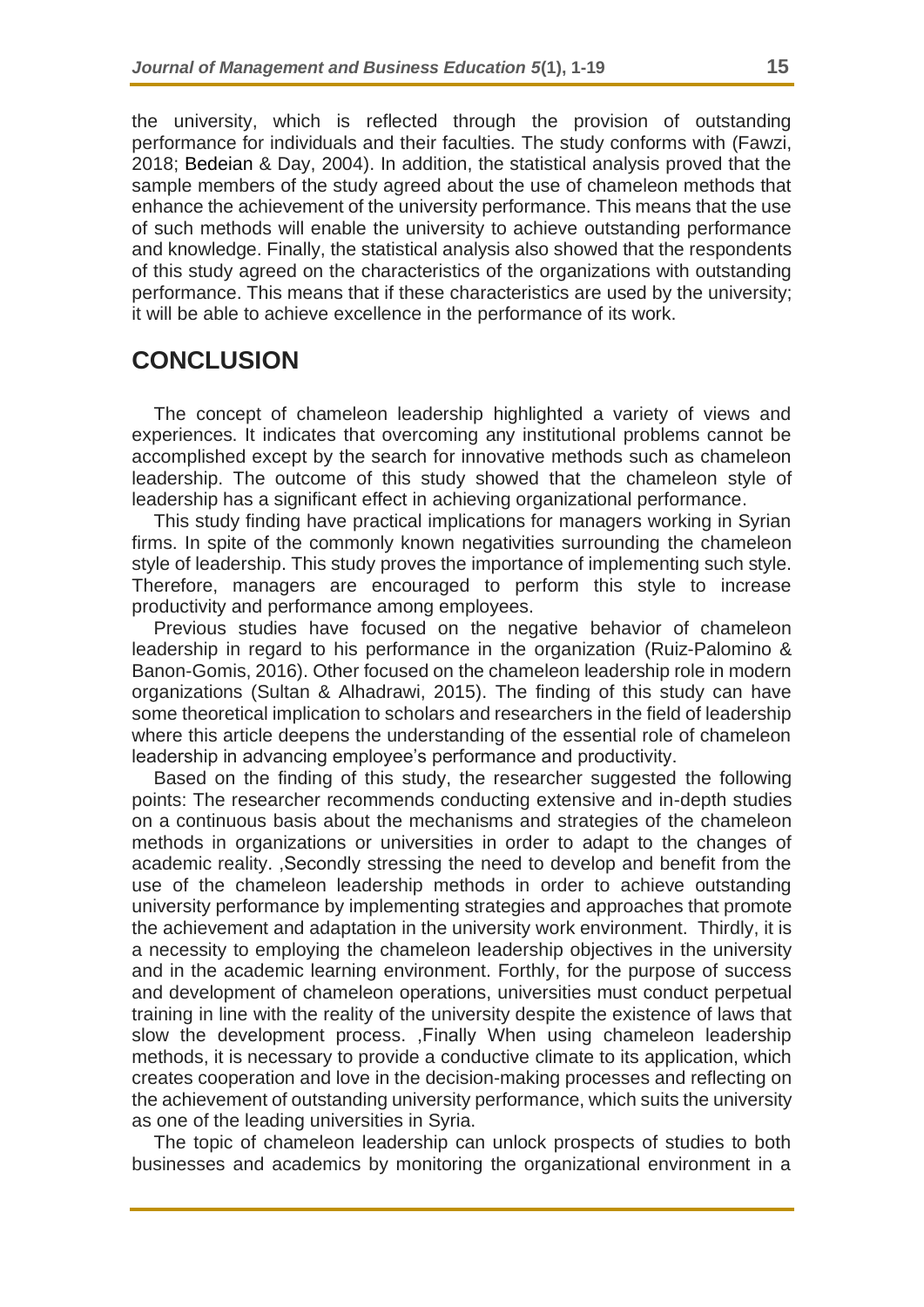new and contemporary way by simulating some features of humans and animals alike in order to face any ambiguous circumstance in a way that seize every opportunity to survive.

This study examines the reviving of performance by adopting chameleon style of leadership, other topics such as comparison between chameleon and paradoxical style of leadership are subject to future study.

# **REFERENCES**

- Abiso, K., Okuboyejo, S., Ilori, G., & Adeogun, O. (2016). Influence of organizational leadership on organizational performance in the service sector in Nigeria. Int'l Journal of Economics, Commerce and Management, 4(12), 574-590.
- Akpa, V., Asikhia, O., & Okusanya, A. (2021). Leadership Styles and Organisational Performance in Nigeria: Qualitative Perspective. International Journal of Engineering and Management Research, 11(1), 46-53.
- Al-abbadi, A., & Al-Abbadi, H. (n.d.). Using the Reference Copmarosopn Method in the Evaluation of University performance. Qadisiyah Journal of Administrative and Economic Science, 11(3), 221-222.
- Ali, L., Zuwain, A., & Jabouri, H. (2009). The Role of Organizational Learning Tools In Achieving Outstanding University Performance. Qadisiyah Journal of Administrative and Economic Science, 11(2), 15-16.
- Ali, L., Zuwain, A., & Jabouri, H. (2010). The Role of Value Chain Model in Achieving Outstanding University performance. Administrative Study, 3(6), 15- 16.
- Blackett, C., Larsen, S. & Rindahl, G. (2014). Leadership in Integrated Operations. Institute for Energy Technology, IFE/HR/F-2014/161.
- Bedeian, A & Day, D. (2004). Can chameleons lead? The Leadership Quarterly, 15, 687 - 718
- Casadeaua-Masanell, R., & Ricart, J. (2011). How to Design a Winning Business Model. Harvard Business Review, 89(1), 100-107.
- Dalluay, D. V. S. & Jalagat, D. R. C., (2016). Impacts of leadership style effectiveness of managers and department heads to employees' job satisfaction and performance on selected small scale businesses in cavite, Philippines. International Journal of Recent Advances in Organizational Behaviour and Decision Sciences (IJRAOB), 2(2), 734-751.
- Day, D. (2006). Self-Monitoring at Work: A Motive-Based Perspective. Journal of Personality, 74(3), 686-689.
- Ebeid, A.Y.H. (2010). Corporate social responsibility and its relation to organizational commitment, Problems and Perspectives in Management, 8 (2), pp. 76-93.
- Fawzi, H. (2018). Adopting chameleon leadership behaviors based on strategic uncertainty - applied study in the Department of State Real Estate Najaf Branch. University of Kufa / Faculty of Management and Economics. Iraq.
- Fu-Jin. W, Shieh .C & Tang. M. (2011). Effect of leadership styleon organizational performance as viewed from human resources management strategy. African Journal of Business Management, 4(18), 3924-3936.
- Green, R. (2011). Innovation the Key to Recovery. Sydney: The Australian Higher Education Supplement.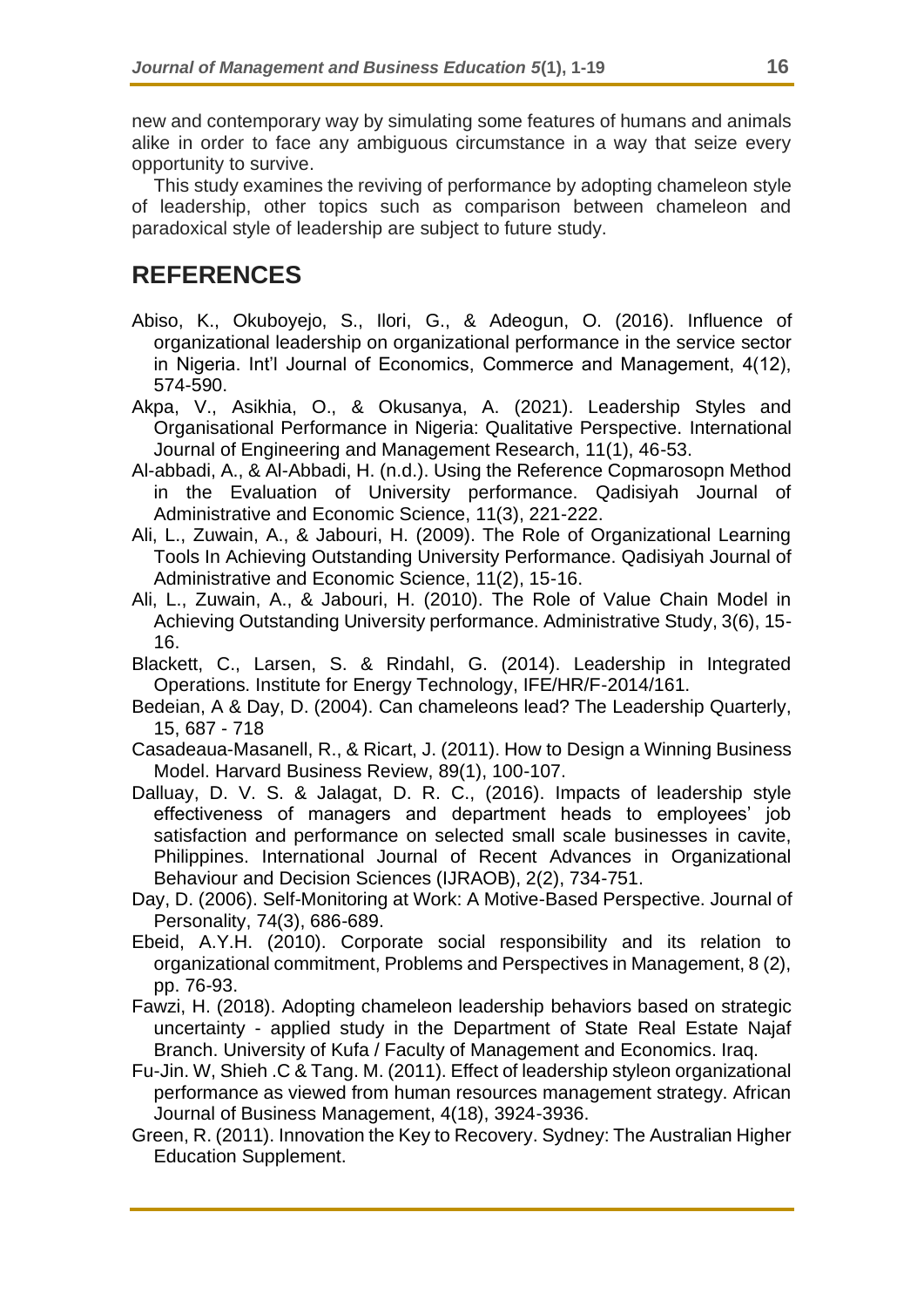- Hair, J. (2014). A primer on Partial Least Squares Structural Equations Modeling (PLS-SEM) (Second Edition ed.). Los Angeles: SAGE.
- Hair, J. (2016). A Primer on Partial Least Squares Structural Equations Modeling (PLS-SEM). Los Angeles: SAGE.
- Heinrich, L., & Gullone, E. (2006). The Clinical Significance of Loneliness: a Literature Review. Clinical PsychologyReview, 26(6), 695-718.
- Joelson, R. (2017). Locus of Control. Psychology Today. Retreived from: https://www.psychologytoday.com/intl/blog/moments-matter/201708/locuscontrol.
- Kish-Gephart, J., & Harrison, D. (2010). Bad Apple, Bad Cases, and Bad barrels: Meta-analytic Evidence about Source of Unethical Decision at Work. Journal of Applied Psychology, 95(1), 1-31.

Kotler, P. (2003). Marketing management. (E. Editiond) New York: Prentice-Hall.

- Lynch, D. (2009). The Chameleon Factor: The Mental Management of Multiple Roles and what it Reveals about the Organizatin of Culture, Ph.D Dissertation, Rutgers University.
- Massoudi, A & Hamdi, S. (2019). Reciprocal Leadership Influence on Organizational Change. Cihan University Erbil Journal of Humanities and Social Sciences 3(1), 20-26. DOI: 10.24086/cuejhss.vol3n1y2019.pp20- 26
- Michaelides, P., & Kardasi, O. (2010). Schumpeter's Theory of Leadership: a Brief Skitch. Journal of Philosophical Economics, 6(2), 122-133.
- Mhizha, A. (2014). Application of the Chameleon Survival Strategy Model in the Study of Strategic Management in Small and Medium-Scale Enterprises. International Journal of Innovative Research and Development, 3(6), 216-225.
- Mwai, G.M., Namada, J.M., & Katuse, P. (2018). Influence of Organizational Resources on Organizational Effectiveness. American Journal of Industrial and Business Management, 8, 1634-1656.
- Pisani, A. (2019). Culture Chameleon: Scholars examine the impact of new leadership on an organization. Pepperdine Magazine. https://www.pepperdine.edu/magazine/2019/04/culture-chameleon/
- Riggo, D. (2017). Are you aScocial Chameleon or a Zebra? Available online: http://www.psychologytoday.com/intl/blog/cutting-

edgeleadership/201704/are-you-social-chameleon-or-zebra.htm.

- Robins, G., & Wiersema, O. (1995). Organization and Behavior. Upper Saddle River, New Jersey: Pearson/ Prentice Hall.
- Rotter, J. (1992). Cognates of Personal Control: Locus of Control, Self-efficacy, and Explanatory Style. Applied and Preventive Psychology, 1(2), 127-129.
- Ruiz, P., & Gomis, A. (2017). The Nigative Impact of Chameleon-inducing Personality on Employees' Ethical Work Intentions: The Mediating Role of Machiavellianism. Eurpean Management Journal, 31(1), 102-115.
- Ruiz-Palomino, P., & Banon-Gomis, A. (2016). The negative impact of chameleon-inducing personalities on employees' ethical work intentions: The mediating role of Machiavellianism, European Management Journal, http://dx.doi.org/10.1016/j.emj.2016.02.010
- Seiler, M., & Gurewitsch, S. (2005). Marketing Master: How High Performance Business are Using Effective Marketing to Drive Profitable Growth. New York: Accenture.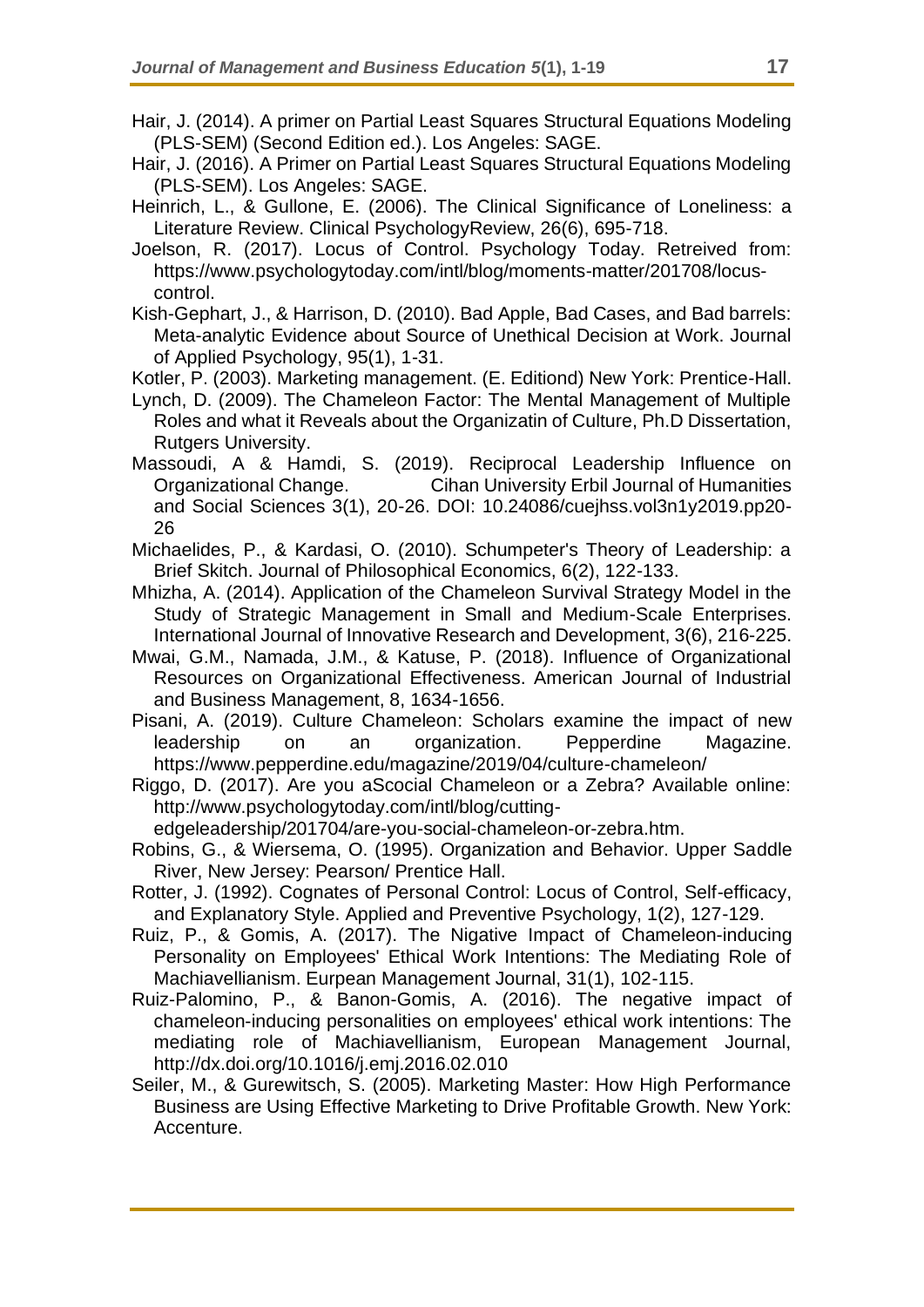- Shaaban, A., & Abadi, A. (2009). Leadership Style and their Role in Evaluating Performance. Qadisiyah Journal of Administrative and Economic Science, 11(5), 27-30.
- Shinkle, G. & Yustantio, G. (2021). Why the workplace chameleon is a paradox for diversity and inclusion. Human Resource. https://iby.imd.org/humanresources/why-the-workplace-chameleon-is-a-paradox-for-diversity-andinclusion/
- Smith, C. (2019). What Is Operational Leadership? Change Management. https://change.walkme.com/operational-leadership/
- Snieder, R., & Larner, K. (2009). The Art of Being a Scientist: A guide for graduate Students and Their Mentors. London: Cambridge University Press.
- Sultan, y& Alhadrawi, B. (2015). The Chameleon Organization assumptions and Futures digital age. International Journal & Magazine of Engineering, Technology, Management and Reseach, 2(1), 190-199.
- Torvald, G., Svein, L., & Einar, M. (2005). Organizational Culture and Performance Evidence from the Fast Food Industry. Food Service technology, 5(1), 23-34.
- Training, E. C. (2011). Exploring Leadership in Vocational Education and Training. Luxembourg: Publication Office of European Union.
- Wang, H., Tsui, A., & Xin, K. (2011). CEO Leadership Behaviors, Orgaizational Performance, and Employees' Attitudes. The Leadership Quarterly, 22(1), 92- 105.
- Widayanti, A. T. & Putranto, N. A. R. (2015). Analyzing the relationship between transformational and transactional leadership style on employee performance. Journal of Business and Management, 4(5), 561-568
- William, J., Roberts, C., & Bosselman, R. (2011). Youth Sports and the Emergance of Chameleon Leadership. Journal of Leadership Studies, 5(3), 6- 12.
- Wuensch, K. (2016). An Introduction to path Analysis. Available Online: http://core.ecu.edu/psyc/wuenschk/MV/SEM/Path.pdf.
- Yousef, A. (2005). The effect of Information Technology and Intellectual Capital in Achieving Distinguish University Performance, Master Thesis, Mosel University.
- Yousef, S., & Baqer, K. (2015). The Chameleon Organization Assumptions and Future Digital Age Organization. International Journal and Magazine of Engineering Technology, 2(1), 190-199.